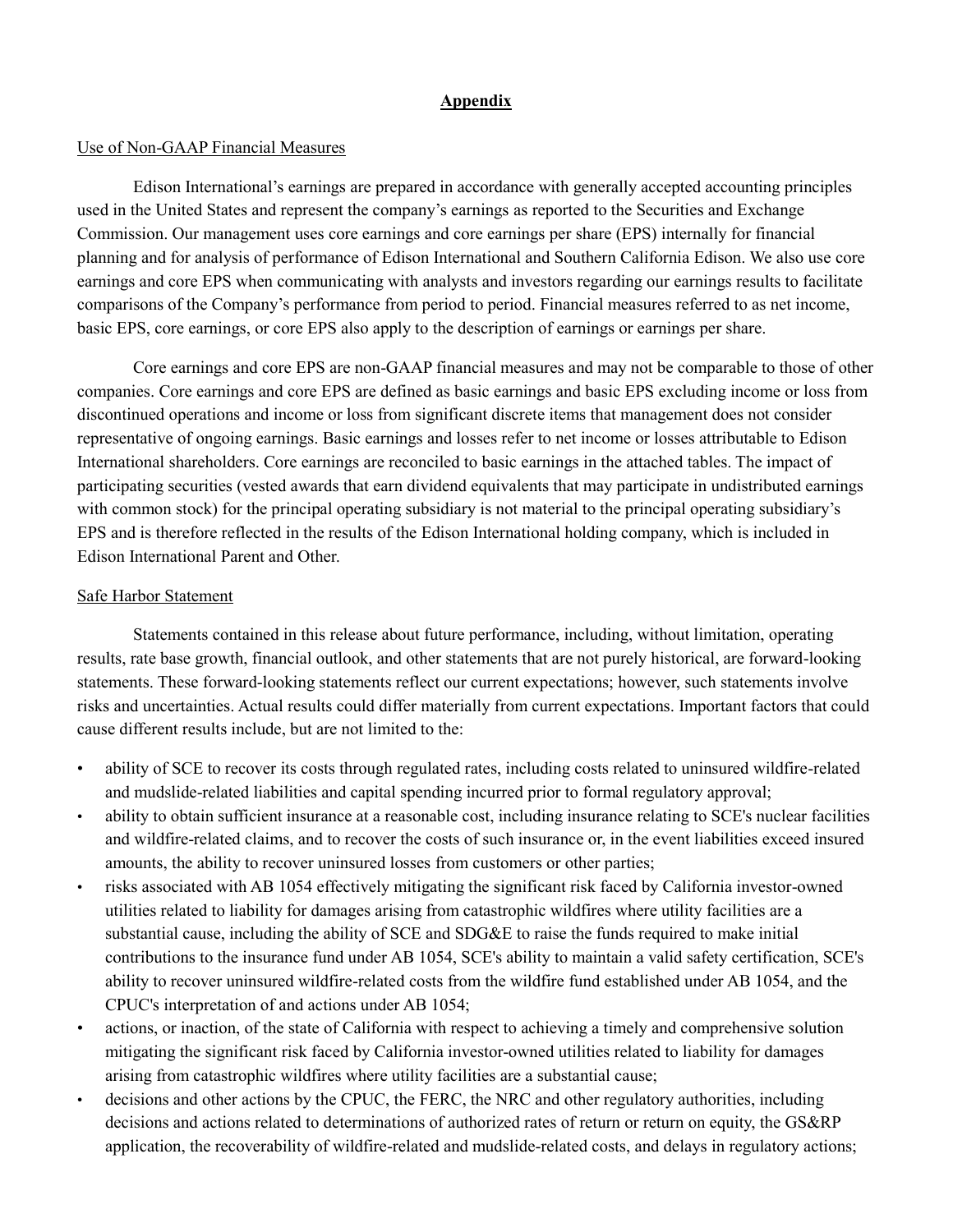- ability of Edison International or SCE to borrow funds and access the bank and capital markets on reasonable terms;
- actions by credit rating agencies to downgrade Edison International or SCE's credit ratings or to place those ratings on negative watch or outlook;
- risks associated with the decommissioning of San Onofre, including those related to public opposition, permitting, governmental approvals, on-site storage of spent nuclear fuel, delays, contractual disputes, and cost overruns;
- extreme weather-related incidents and other natural disasters (including earthquakes and events caused, or exacerbated, by climate change, such as wildfires), which could cause, among other things, public safety issues, property damage and operational issues;
- risks associated with cost allocation resulting in higher rates for utility bundled service customers because of possible customer bypass or departure for other electricity providers such as CCAs and Electric Service Providers;
- risks inherent in SCE's transmission and distribution infrastructure investment program, including those related to project site identification, public opposition, environmental mitigation, construction, permitting, power curtailment costs (payments due under power contracts in the event there is insufficient transmission to enable acceptance of power delivery), changes in the CAISO's transmission plans, and governmental approvals; and
- risks associated with the operation of transmission and distribution assets and power generating facilities, including public and employee safety issues, the risk of utility assets causing or contributing to wildfires, failure, availability, efficiency, and output of equipment and facilities, and availability and cost of spare parts.

Other important factors are discussed under the headings "Risk Factors" and "Management's Discussion and Analysis" in Edison International's Form 10-K, and other reports filed with the Securities and Exchange Commission, which are available on our website: www.edisoninvestor.com. These filings also provide additional information on historical and other factual data contained in this news release. Edison International and SCE provide direct links to certain SCE and other parties' regulatory filings and documents with the CPUC and the FERC and certain agency rulings and notices in open proceedings at www.edisoninvestor.com (SCE Regulatory Highlights) so that such filings, rulings and notices are available to all investors. Edison International and SCE post or provide direct links to certain documents and information related to Southern California wildfires which may be of interest to investors at www.edisoninvestor.com (Southern California Wildfires) in order to publicly disseminate such information. Edison International and SCE also routinely post or provide direct links to presentations, documents and other information that may be of interest to investors at www.edisoninvestor.com (Events and Presentations) in order to publicly disseminate such information.

These forward-looking statements represent our expectations only as of the date of this news release, and Edison International assumes no duty to update them to reflect new information, events or circumstances.

Reminder: Edison International Will Hold a Conference Call Today

|                    | When: Thursday, July 25, 2019, 1:30 p.m. (Pacific Time)           |
|--------------------|-------------------------------------------------------------------|
| Telephone Numbers: | 1-888-673-9780 (US) and 1-312-470-0178 (Int'l) - Passcode: Edison |
| Telephone Replay:  | 1-888-296-6944 (US) and 1-203-369-3027 (Int'l) - Passcode: 9856   |
|                    | Telephone replay available through August 9, 2019                 |
| Webcast:           | www.edisoninvestor.com                                            |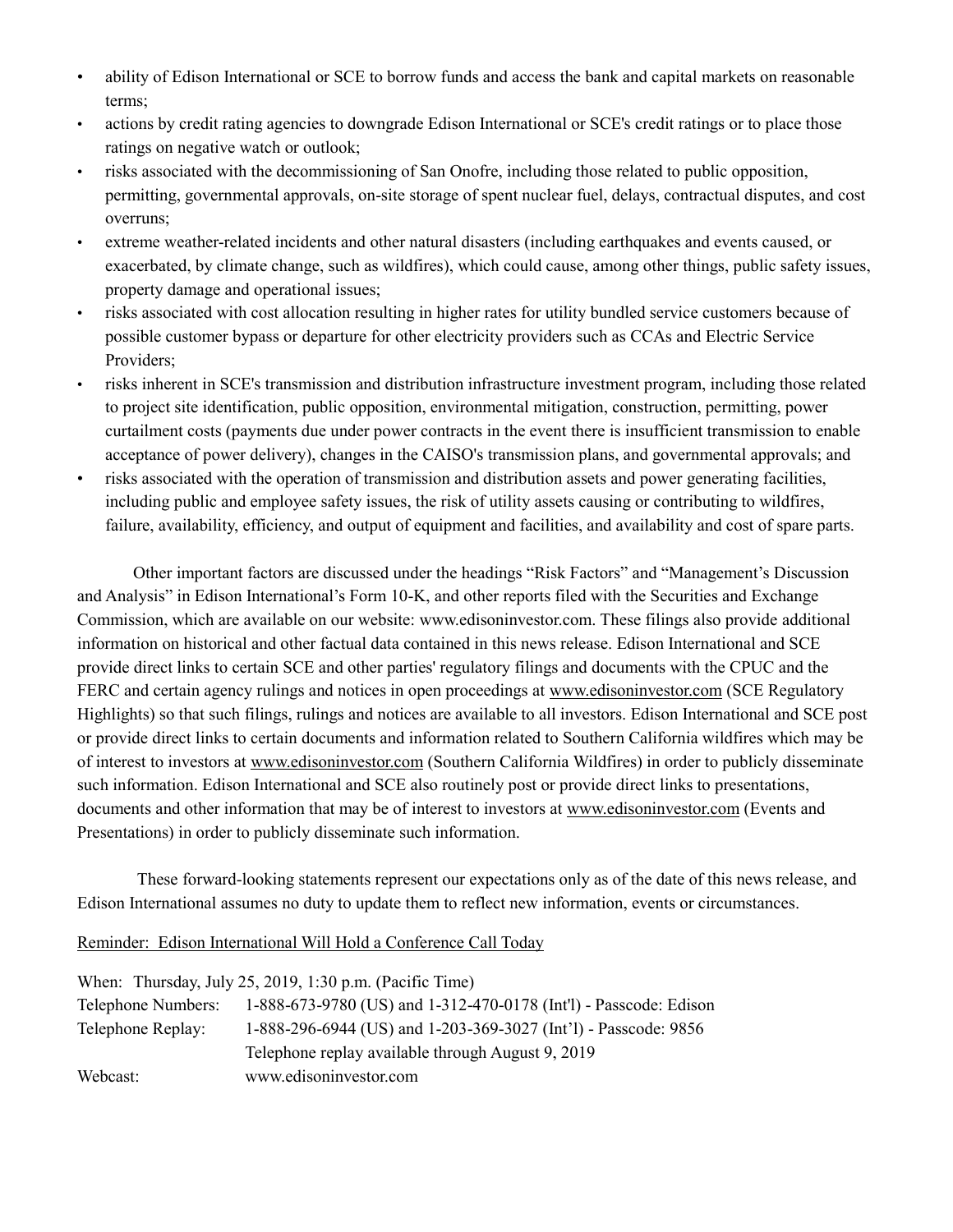|                                                                | Three months ended June 30, |                       |                       |                  | Six months ended June 30, |                  |        |
|----------------------------------------------------------------|-----------------------------|-----------------------|-----------------------|------------------|---------------------------|------------------|--------|
|                                                                |                             | 2019                  | 2018                  | Change           | 2019<br>2018              |                  | Change |
| Earnings (loss) per share attributable to Edison International |                             |                       |                       |                  |                           |                  |        |
| Continuing operations                                          |                             |                       |                       |                  |                           |                  |        |
| <b>SCE</b>                                                     | \$                          | $1.28$ \$             | 0.91<br>-S            | 0.37 S           | $2.18$ \$                 | 1.79S            | 0.39   |
| Edison International Parent and Other                          |                             | (0.08)                | (0.06)                | (0.02)           | (0.13)                    | (0.27)           | 0.14   |
| Edison International                                           |                             | 1.20                  | 0.85                  | 0.35             | 2.05                      | 1.52             | 0.53   |
| Less: Non-core items                                           |                             |                       |                       |                  |                           |                  |        |
| <b>SCE</b>                                                     |                             | (0.38)                |                       | (0.38)           | (0.16)                    |                  | (0.16) |
| Edison International Parent and Other                          |                             |                       |                       |                  |                           | (0.13)           | 0.13   |
| Total non-core items                                           |                             | (0.38)                |                       | (0.38)           | (0.16)                    | (0.13)           | (0.03) |
| Core earnings (losses)                                         |                             |                       |                       |                  |                           |                  |        |
| <b>SCE</b>                                                     |                             | 1.66                  | 0.91                  | 0.75             | 2.34                      | 1.79             | 0.55   |
| Edison International Parent and Other                          |                             | (0.08)                | (0.06)                | (0.02)           | (0.13)                    | (0.14)           | 0.01   |
| Edison International                                           | \$                          | 1.58<br><sup>\$</sup> | 0.85<br><sup>\$</sup> | 0.73<br><b>S</b> | 2.21<br>-S                | 1.65<br><b>S</b> | 0.56   |

# **Second Quarter Reconciliation of Basic Earnings Per Share to Core Earnings Per Share**

Note: Diluted earnings were \$1.20 and \$0.84 per share for the three months ended June 30, 2019 and 2018 respectively, and \$2.05 and \$1.51 per share for the six months ended June 30, 2019 and 2018.

## **Second Quarter Reconciliation of Basic Earnings to Core Earnings (in millions)**

|                                                        | Three months ended June 30, |                      |          |          | Six months ended June 30, |        |        |
|--------------------------------------------------------|-----------------------------|----------------------|----------|----------|---------------------------|--------|--------|
| (in millions)                                          |                             | 2019                 | 2018     | Change   | 2019                      | 2018   | Change |
| Net income (loss) attributable to Edison International |                             |                      |          |          |                           |        |        |
| Continuing operations                                  |                             |                      |          |          |                           |        |        |
| <b>SCE</b>                                             | \$                          | 419 \$               | 297 \$   | 122S     | 712 \$                    | 583 \$ | 129    |
| Edison International Parent and Other                  |                             | (27)                 | (21)     | (6)      | (42)                      | (89)   | 47     |
| Edison International                                   |                             | 392                  | 276      | 116      | 670                       | 494    | 176    |
| Less: Non-core items                                   |                             |                      |          |          |                           |        |        |
| SCE <sup>1</sup>                                       |                             | (123)                |          | (123)    | (51)                      |        | (51)   |
| Edison International Parent and Other <sup>2</sup>     |                             |                      | 2        | (2)      |                           | (42)   | 42     |
| Total non-core items                                   |                             | (123)                | 2        | (125)    | (51)                      | (42)   | (9)    |
| Core earnings (losses)                                 |                             |                      |          |          |                           |        |        |
| <b>SCE</b>                                             |                             | 542                  | 297      | 245      | 763                       | 583    | 180    |
| Edison International Parent and Other                  |                             | (27)                 | (23)     | (4)      | (42)                      | (47)   | 5      |
| Edison International                                   | \$                          | 515<br><sup>\$</sup> | S<br>274 | 241<br>S | 721<br>S                  | 536 \$ | 185    |

1 Includes an impairment charge of \$170 million (\$123 million after-tax) recorded in 2019 for SCE related to disallowed historical capital expenditures in SCE's 2018 GRC final decision in the second quarter of 2019. The six months ended June 30, 2019, includes income tax benefits of \$69 million recorded in 2019 for SCE related to changes in the allocation of deferred tax re-measurement between customers and shareholders as a result of a CPUC resolution issued in February 2019.

2 Includes Loss of \$63 million (\$46 million after-tax) recorded in 2018 for Edison International Parent and Other related to sale of SoCore Energy in April 2018.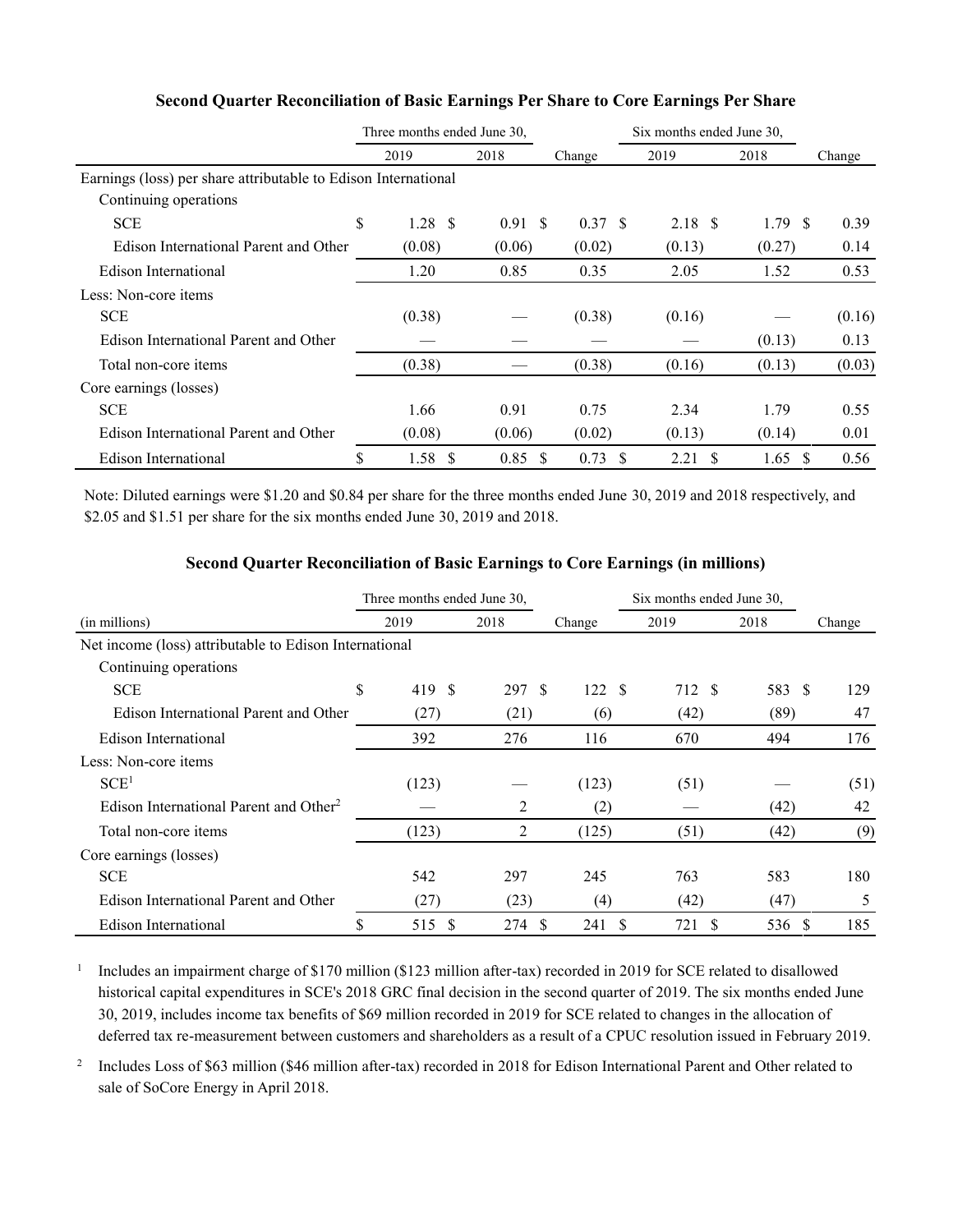## **Consolidated Statements of Income Edison International**

|                                                                                                 |    | Six months ended June 30, |       |
|-------------------------------------------------------------------------------------------------|----|---------------------------|-------|
| (in millions, except per-share amounts, unaudited)                                              |    | 2019                      | 2018  |
| <b>Total operating revenue</b>                                                                  | \$ | $\mathbf S$<br>5,636      | 5,379 |
| Purchased power and fuel                                                                        |    | 2,140                     | 2,038 |
| Operation and maintenance                                                                       |    | 1,477                     | 1,394 |
| Depreciation and amortization                                                                   |    | 801                       | 925   |
| Property and other taxes                                                                        |    | 203                       | 204   |
| Impairment and other                                                                            |    | 166                       | 71    |
| Other operating income                                                                          |    | (3)                       | (3)   |
| <b>Total operating expenses</b>                                                                 |    | 4,784                     | 4,629 |
| <b>Operating income</b>                                                                         |    | 852                       | 750   |
| Interest expense                                                                                |    | (405)                     | (350) |
| Other income and expenses                                                                       |    | 93                        | 100   |
| Income from continuing operations before income taxes                                           |    | 540                       | 500   |
| Income tax benefit                                                                              |    | (190)                     | (40)  |
| Income from continuing operations                                                               |    | 730                       | 540   |
| <b>Net income</b>                                                                               |    | 730                       | 540.  |
| Preferred and preference stock dividend requirements of SCE                                     |    | 60                        | 60    |
| Other noncontrolling interests                                                                  |    |                           | (14)  |
| Net income attributable to Edison International common shareholders                             | \$ | $\mathbf S$<br>670        | 494   |
| Amounts attributable to Edison International common shareholders:                               |    |                           |       |
| Income from continuing operations, net of tax                                                   | \$ | 670<br>$\mathbf S$        | 494   |
| Net income attributable to Edison International common shareholders                             | \$ | 670<br>$\mathbf S$        | 494   |
| <b>Basic earnings per share:</b>                                                                |    |                           |       |
| Weighted-average shares of common stock outstanding                                             |    | 326                       | 326   |
| Continuing operations                                                                           | \$ | 2.05<br>\$                | 1.52  |
| Basic earnings per common share attributable to Edison International common<br>shareholders     | \$ | $2.05$ \$                 | 1.52  |
| Diluted earnings per share:                                                                     |    |                           |       |
| Weighted-average shares of common stock outstanding, including effect of dilutive<br>securities |    | 327                       | 327   |
| Continuing operations                                                                           | \$ | 2.05<br>- \$              | 1.51  |
| Diluted earnings per common share attributable to Edison International<br>common shareholders:  | \$ | $2.05$ \$                 | 1.51  |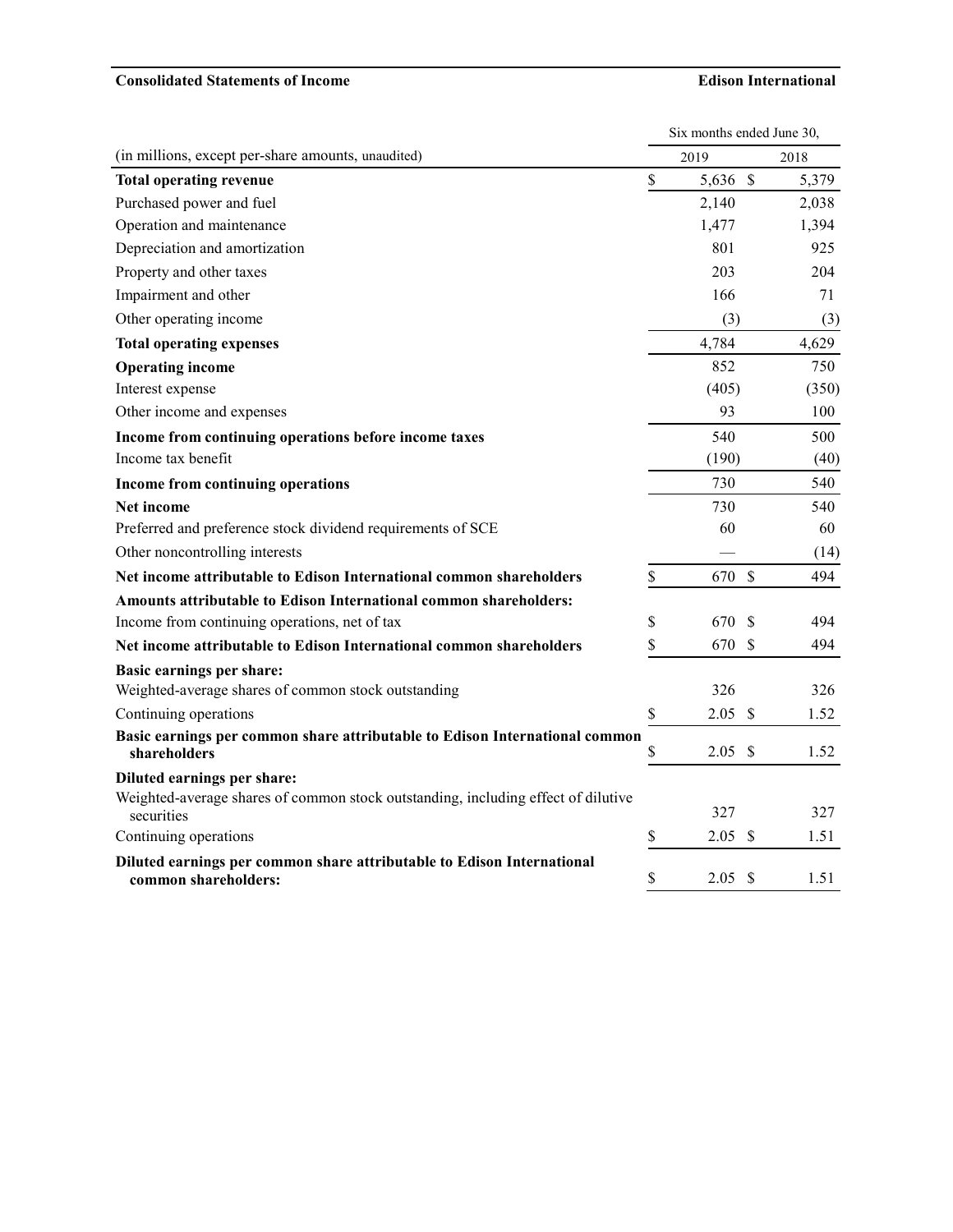| <b>Consolidated Balance Sheets</b>                                                                                                  |    |                  | <b>Edison International</b> |                      |  |
|-------------------------------------------------------------------------------------------------------------------------------------|----|------------------|-----------------------------|----------------------|--|
| (in millions, unaudited)                                                                                                            |    | June 30,<br>2019 |                             | December 31,<br>2018 |  |
| <b>ASSETS</b>                                                                                                                       |    |                  |                             |                      |  |
| Cash and cash equivalents                                                                                                           | \$ | 257S             |                             | 144                  |  |
| Receivables, less allowances of \$49 and \$52 for uncollectible accounts at respective dates                                        |    | 795              |                             | 730                  |  |
| Accrued unbilled revenue                                                                                                            |    | 562              |                             | 482                  |  |
| Inventory                                                                                                                           |    | 331              |                             | 282                  |  |
| Income tax receivables                                                                                                              |    | 127              |                             | 191                  |  |
| Prepaid expenses                                                                                                                    |    | 407              |                             | 148                  |  |
| Derivative assets                                                                                                                   |    | 55               |                             | 171                  |  |
| Regulatory assets                                                                                                                   |    | 1,294            |                             | 1,133                |  |
| Other current assets                                                                                                                |    | 108              |                             | 78                   |  |
| <b>Total current assets</b>                                                                                                         |    | 3,936            |                             | 3,359                |  |
| Nuclear decommissioning trusts                                                                                                      |    | 4,421            |                             | 4,120                |  |
| Other investments                                                                                                                   |    | 83               |                             | 63                   |  |
| <b>Total investments</b>                                                                                                            |    | 4,504            |                             | 4,183                |  |
| Utility property, plant and equipment, less accumulated depreciation and amortization of<br>\$9,743 and \$9,566 at respective dates |    | 42,329           |                             | 41,269               |  |
| Nonutility property, plant and equipment, less accumulated depreciation of \$83 and \$82 at<br>respective dates                     |    | 85               |                             | 79                   |  |
| Total property, plant and equipment                                                                                                 |    | 42,414           |                             | 41,348               |  |
| Regulatory assets                                                                                                                   |    | 5,469            |                             | 5,380                |  |
| Operating lease right-of-use assets                                                                                                 |    | 742              |                             |                      |  |
| Other long-term assets                                                                                                              |    | 2,456            |                             | 2,445                |  |
| <b>Total long-term assets</b>                                                                                                       |    | 8,667            |                             | 7,825                |  |
|                                                                                                                                     |    |                  |                             |                      |  |

| Total.<br>assets<br>. | 50.52° | ---<br>56.1<br>. .<br>$\sim$<br>$\sim$ |
|-----------------------|--------|----------------------------------------|
|                       |        |                                        |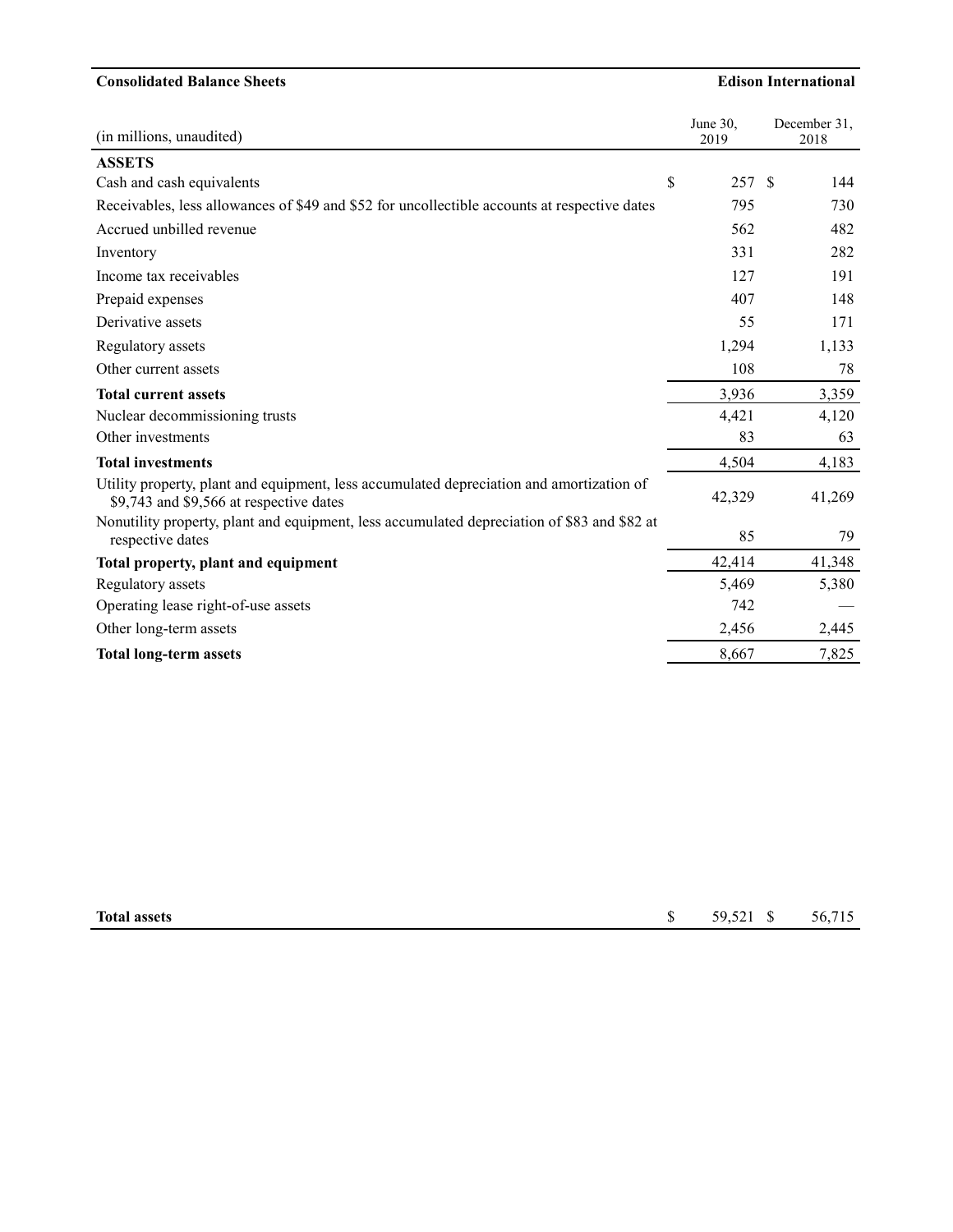| <b>Consolidated Balance Sheets</b>                                                                                           | <b>Edison International</b> |                     |  |                      |
|------------------------------------------------------------------------------------------------------------------------------|-----------------------------|---------------------|--|----------------------|
| (in millions, except share amounts, unaudited)                                                                               |                             | June $30$ .<br>2019 |  | December 31,<br>2018 |
| <b>LIABILITIES AND EQUITY</b>                                                                                                |                             |                     |  |                      |
| Short-term debt                                                                                                              | \$                          | $1,213$ \$          |  | 720                  |
| Current portion of long-term debt                                                                                            |                             | 479                 |  | 79                   |
| Accounts payable                                                                                                             |                             | 1,578               |  | 1,511                |
| Customer deposits                                                                                                            |                             | 302                 |  | 299                  |
| Regulatory liabilities                                                                                                       |                             | 767                 |  | 1,532                |
| Current portion of operating lease liabilities                                                                               |                             | 108                 |  |                      |
| Other current liabilities                                                                                                    |                             | 1,218               |  | 1,254                |
| <b>Total current liabilities</b>                                                                                             |                             | 5,665               |  | 5,395                |
| Long-term debt                                                                                                               |                             | 15,883              |  | 14,632               |
| Deferred income taxes and credits                                                                                            |                             | 4,856               |  | 4,576                |
| Pensions and benefits                                                                                                        |                             | 864                 |  | 869                  |
| Asset retirement obligations                                                                                                 |                             | 3,016               |  | 3,031                |
| Regulatory liabilities                                                                                                       |                             | 8,685               |  | 8,329                |
| Operating lease liabilities                                                                                                  |                             | 634                 |  |                      |
| Wildfire-related claims                                                                                                      |                             | 4,669               |  | 4,669                |
| Other deferred credits and other long-term liabilities                                                                       |                             | 2,336               |  | 2,562                |
| Total deferred credits and other liabilities                                                                                 |                             | 25,060              |  | 24,036               |
| <b>Total liabilities</b>                                                                                                     |                             | 46,608              |  | 44,063               |
| Commitments and contingencies                                                                                                |                             |                     |  |                      |
| Common stock, no par value (800,000,000 shares authorized; 325,811,206 shares issued<br>and outstanding at respective dates) |                             | 2,555               |  | 2,545                |
| Accumulated other comprehensive loss                                                                                         |                             | (57)                |  | (50)                 |
| Retained earnings                                                                                                            |                             | 8,222               |  | 7,964                |
| Total Edison International's common shareholders' equity                                                                     |                             | 10,720              |  | 10,459               |
| Noncontrolling interests – preferred and preference stock of SCE                                                             |                             | 2,193               |  | 2,193                |
| <b>Total equity</b>                                                                                                          |                             | 12,913              |  | 12,652               |
| Total liabilities and equity                                                                                                 | \$                          | 59,521 \$           |  | 56,715               |